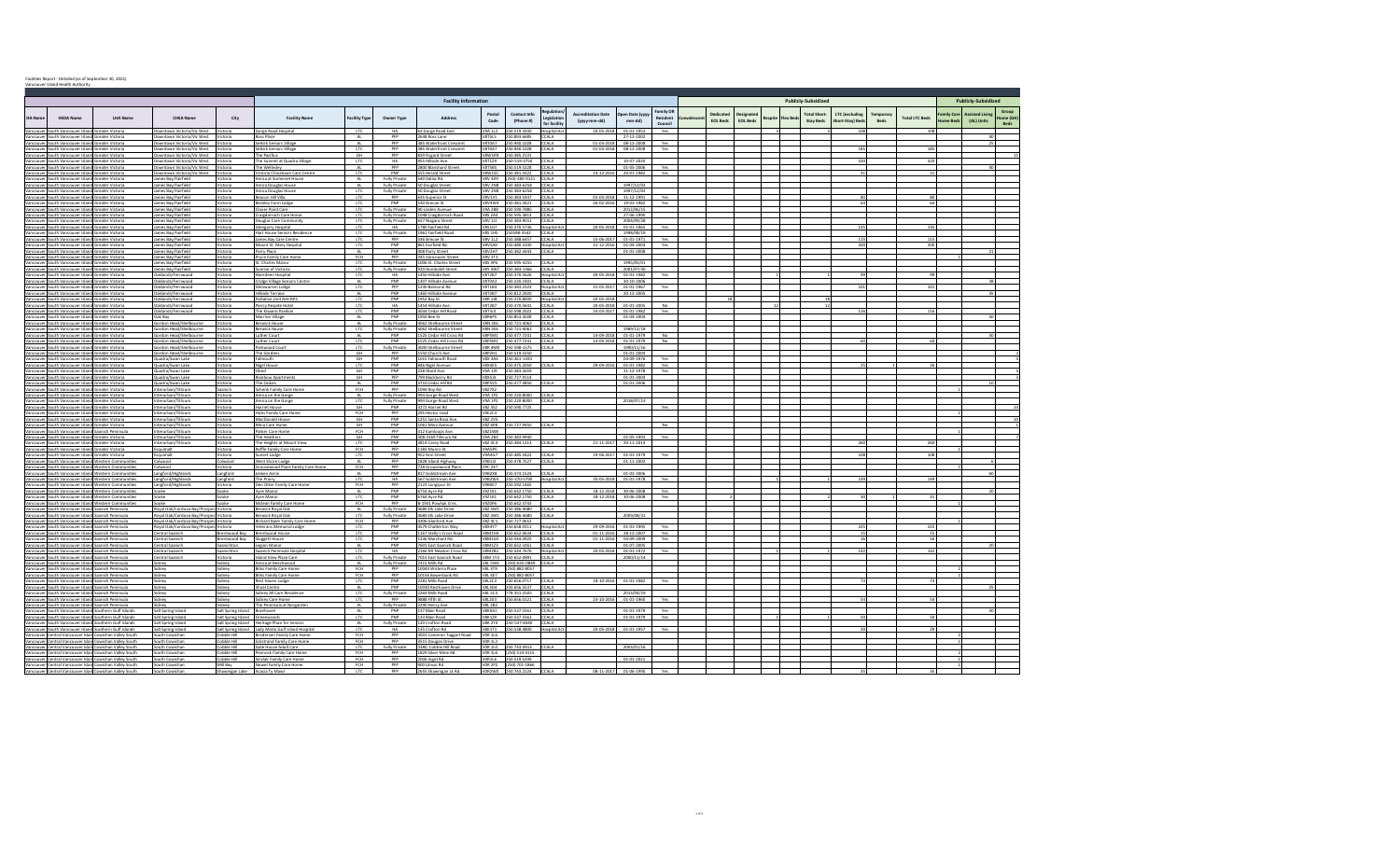|                |                                                                                                          |                                                         |                                                      |                                 |                                                                            |                   |                                    | <b>Facility Information</b>                        |                                |                                |                                     |                                           |                                     |                                         |            |                              |                              |         |          | <b>Publicly-Subsidized</b>             |                                           |                   |                       |                       | <b>Publicly-Subsidized</b>                       |
|----------------|----------------------------------------------------------------------------------------------------------|---------------------------------------------------------|------------------------------------------------------|---------------------------------|----------------------------------------------------------------------------|-------------------|------------------------------------|----------------------------------------------------|--------------------------------|--------------------------------|-------------------------------------|-------------------------------------------|-------------------------------------|-----------------------------------------|------------|------------------------------|------------------------------|---------|----------|----------------------------------------|-------------------------------------------|-------------------|-----------------------|-----------------------|--------------------------------------------------|
| <b>HA</b> Name | <b>HSDA Name</b>                                                                                         | <b>LHA Name</b>                                         | <b>CHSA Name</b>                                     | City                            | <b>Facility Name</b>                                                       | acility Type      | Owner Type                         | <b>Address</b>                                     | Postal<br>Code                 | Contact Info<br>(Phone #)      | teeulati<br>egislati<br>for facilit | <b>Accreditation Date</b><br>(yyyy-mm-dd) | Open Date (yyy<br>mm-dd)            | <b>Family OR</b><br>Resident<br>Council | convalesce | Dedicated<br><b>EOL Beds</b> | Designate<br><b>EOL Beds</b> | Respite | Flex Bed | <b>Total Short</b><br><b>Stay Beds</b> | <b>LTC</b> (excluding<br>Short-Stay) Bed: | Temporary<br>Reds | <b>Total LTC Beds</b> | amily Care<br>ome Bed | <b>Assisted Living</b><br>lome (GH<br>(AL) Units |
| Vancouver      |                                                                                                          | Central Vancouver Islan Cowichan Valley South           | Central Cowichan                                     | luncan                          | Cairnsmore Place                                                           | <b>LTC</b>        | <b>HA</b>                          | 250 Cairnsmore Street                              | V9L4H2                         | 50.709.3080                    | Hospital Act                        | 20-05-2018                                | $01 - 01 - 1965$                    | Yes                                     |            |                              |                              |         |          |                                        |                                           |                   |                       |                       |                                                  |
| Vancouver      | Vancouver Central Vancouver Islan Cowichan Valley South                                                  | Central Vancouver Islan Cowichan Valley South           | Central Cowichan<br>Central Cowichan                 | Duncan<br>Duncan                | Cerwydden Seniors Community<br>Deertrail Cottage                           | <b>LTC</b><br>LTC | <b>PFP</b><br>Fully Private        | 3243 Cowichan Lake Rd<br>1711 Escarpment Way       | <b>V9L4B8</b><br>V9I 5W7       | 0.746.4432<br>250 746-9641     | CCALA<br>CCALA                      | $02 - 06 - 201$                           | 06-06-2000<br>2009/07/03            | Yes                                     |            |                              |                              |         |          |                                        |                                           |                   |                       |                       |                                                  |
|                | Vancouver Central Vancouver Islan Cowichan Valley South                                                  |                                                         | Central Cowichan                                     | Duncan                          | Heritage Manor                                                             | AL                | <b>Fully Private</b>               | 5478 Normandy Rd                                   | V9L 6G4                        |                                | CCALA                               |                                           |                                     |                                         |            |                              |                              |         |          |                                        |                                           |                   |                       |                       |                                                  |
| Vancouver      | Central Vancouver Islan Cowichan Valley South                                                            |                                                         | Central Cowichan                                     | Duncan                          | Husted Family Care Home                                                    | FCH               | <b>PFP</b>                         | 3226 Midland Place                                 | V9L4H7                         |                                |                                     |                                           |                                     |                                         |            |                              |                              |         |          |                                        |                                           |                   |                       |                       |                                                  |
|                | Vancouver, Central Vancouver Islan Cowichan Valley South                                                 |                                                         | Central Cowichan                                     | Duncan                          | Pennwood Group A                                                           | FCH               | PFP                                | 4800B Langtry Rd.                                  | <b>V9L6R8</b>                  | 50) 514-4115                   |                                     |                                           |                                     |                                         |            |                              |                              |         |          |                                        |                                           |                   |                       |                       |                                                  |
| Vancouve       | Vancouver Central Vancouver Islan Cowichan Valley South                                                  | Central Vancouver Islan Cowichan Valley South           | Central Cowichan<br>Central Cowichan                 | Duncan                          | Pennwood Group B<br>Pennock Family Care Home (                             | FCH<br>FCH        | <b>PFP</b><br>PFP                  | 4802B Langtry Rd.<br>4602 Vista View Pl.           | <b>V9L6R8</b><br>V9L6J8        | 250) 514-4115<br>250) 514-5229 |                                     |                                           | $01 - 01 - 2021$                    |                                         |            |                              |                              |         |          |                                        |                                           |                   |                       |                       |                                                  |
|                | Vancouver, Central Vancouver Islan Cowichan Valley South                                                 |                                                         | Central Cowichar                                     | Duncan<br>Duncan                | Reagan Family Care Home                                                    | FCH               | <b>PFP</b>                         | 3094 Stonehaven Pl                                 | V9L0A3                         | 50) 597-2505                   |                                     |                                           |                                     |                                         |            |                              |                              |         |          |                                        |                                           |                   |                       |                       |                                                  |
|                | Vancouver Central Vancouver Islan Cowichan Valley South                                                  |                                                         | Central Cowichan                                     | Juncan                          | Sunridge Place - The Arbours                                               | LTC               | PFP                                | 361 Bundock Ave                                    | <b>V9L3P1</b>                  | 250.748.8048                   | CCALA                               | 02-06-2018                                | 23-06-2008                          | Yes                                     |            |                              |                              |         |          |                                        | 160                                       |                   | 160                   |                       |                                                  |
|                | Vancouver Central Vancouver Islan Cowichan Valley South                                                  |                                                         | Central Cowichan                                     | Duncan                          | Sunridge Place - The Meadow                                                | AL                | PFP                                | 574 Coronation Avenu                               | <b>V9L2T9</b>                  | 0.748.8048                     | CCALA                               |                                           | 27-05-2008                          |                                         |            |                              |                              |         |          |                                        |                                           |                   |                       |                       |                                                  |
| Vancouver      |                                                                                                          | Central Vancouver Islan Cowichan Valley South           | Central Cowichan                                     | Duncan                          | The Hamlets at Duncan                                                      | LTC               | PFP                                | 2591 Beverly St                                    | <b>24519V</b>                  | 250.370.5654                   | CCALA                               |                                           | 31-03-2021                          |                                         |            |                              |                              |         |          |                                        |                                           |                   |                       |                       |                                                  |
| Vancouver      | Vancouver Central Vancouver Islan Cowichan Valley South<br>Central Vancouver Islan Cowichan Valley North |                                                         | Central Cowichan<br>Ladysmith                        | Duncan<br>Ladysmith             | Ts'i'ts'uwatul' Lelum<br>La Rosa Gardens                                   | AL<br>AL.         | PNP<br>PFP                         | 5755 Allenby Rd<br>1211 Cloke Road                 | V9L0E6<br>V9G2B6               | 250.597.2252<br>50.245.1016    | <b>CCALA</b><br>CCALA               |                                           | $01 - 07 - 2012$<br>31-12-2004      |                                         |            |                              |                              |         |          |                                        |                                           |                   |                       |                       | 50<br>22                                         |
|                | Vancouver Central Vancouver Islan Cowichan Valley North                                                  |                                                         | Ladysmith                                            | advsmith                        | Oceanview Seniors Manor                                                    | LTC               | <b>Fully Private</b>               | 468 Battie Dr                                      | V9G 1V9                        |                                | CALA                                |                                           |                                     |                                         |            |                              |                              |         |          |                                        |                                           |                   |                       |                       |                                                  |
| Vancouve       |                                                                                                          | lentral Vancouver Islan Cowichan Valley North           | Ladysmith                                            | advsmith                        | Oyster Harbour Seniors Community                                           | <b>LTC</b>        | <b>PFP</b>                         | 1127 4th Ave                                       | V9G1A6                         | 0.245.4243                     | CCALA                               | 02-06-2018                                | 15-09-2007                          | Yes                                     |            |                              |                              |         |          |                                        |                                           |                   |                       |                       |                                                  |
|                | Vancouver Central Vancouver Islan Cowichan Valley North                                                  |                                                         | Chemainus                                            | Chemainus                       | Chemainus Health Care Centre                                               | LTC               | HA                                 | 9909 Esplande Street                               | VOR1KO                         | 50.737.2040                    | Hospital A                          | 20-05-2018                                | $01 - 01 - 1994$                    | Yes                                     |            |                              |                              |         |          |                                        |                                           |                   |                       |                       |                                                  |
|                |                                                                                                          | Central Vancouver Islan Cowichan Valley North           | Chemainus                                            | <b>Themainus</b>                | The Steeples                                                               | AL.               | PNP                                | 9910 Esplanade St                                  | VOR1K1                         | 50 737 2028                    | CCALA.                              |                                           | 15-04-2007                          |                                         |            |                              |                              |         |          |                                        |                                           |                   |                       |                       |                                                  |
| Vancouver      | Vancouver Central Vancouver Islan Greater Nanaimo<br>Central Vancouver Islan Greater Nanaimo             |                                                         | Downtown Nanaimo<br>Downtown Nanaimo                 | Nanaimo<br>Nanaimo              | Dufferin Place<br>Kiwanis House                                            | LTC<br>AL         | HA<br>PNP                          | 1200 Dufferin Cres.<br>1233 Kiwanis Crescent       | V9S2B7<br>V9SSY1               | 0-755-7632<br>50 753 6471      | Hospital Ac<br>CCALA                | 20-05-201                                 | $01 - 09 - 1987$<br>01-04-2004      | Yes                                     |            |                              |                              |         |          |                                        |                                           |                   | 146                   |                       |                                                  |
|                | Vancouver Central Vancouver Islan Greater Nanaimo                                                        |                                                         | Downtown Nanaimo                                     | Nanaimo                         | Kiwanis Village Lodge                                                      | LTC               | PNP                                | 1233 Kiwanis Crescent                              | V9SSY1                         | 50.753.6471                    | CCALA                               | 22-09-2014                                | 28-10-2003                          | Yes                                     |            |                              |                              |         |          |                                        |                                           |                   |                       |                       |                                                  |
|                | Vancouver Central Vancouver Islan Greater Nanaimo                                                        |                                                         | Departure Bay                                        | Nanaimo                         | Berwick On The Lake                                                        | AL                | Fully Private                      | 3201 Ross Road                                     | <b>P.13 TPV</b>                | 250 729-7995                   | CCALA                               |                                           |                                     |                                         |            |                              |                              |         |          |                                        |                                           |                   |                       |                       |                                                  |
|                | Vancouver Central Vancouver Islan Greater Nanaimo                                                        |                                                         | Departure Bay                                        | Nanaimo                         | Berwick On The Lake                                                        | LTC               | <b>Fully Private</b>               | 3201 Ross Road                                     | V9T 6L9                        | 50 729-7995                    | CCALA                               |                                           | 1999/05/06                          |                                         |            |                              |                              |         |          |                                        |                                           |                   |                       |                       |                                                  |
|                | Vancouver Central Vancouver Islan Greater Nanaimo                                                        |                                                         | Departure Bay                                        | Nanaimo                         | <b>Bill's Place</b>                                                        | <b>GH</b><br>LTC  | <b>DED</b>                         | 3254 Departure Bay Road<br>2630 Labieux Road       | V9T 1R4<br>V9T 3N1             | 2501323-1228<br>8005 325 025   |                                     |                                           |                                     |                                         |            |                              |                              |         |          |                                        |                                           |                   |                       |                       |                                                  |
|                | Vancouver Central Vancouver Islan Greater Nanaimo<br>Vancouver Central Vancouver Islan Greater Nanaimo   |                                                         | Departure Bay<br>Departure Bay                       | Nanaimo<br>Nanaimo              | <b>Dwelling Place</b><br><b>Eden Gardens</b>                               | LTC               | <b>Fully Private</b><br><b>DND</b> | 1917 Northfield Rd                                 | 205201                         | 250.758.4676                   | CCALA<br>CCALA                      |                                           | 1993/04/01<br>31-05-2015 28-04-2017 | Yes                                     |            |                              |                              |         |          |                                        | 130                                       |                   | 130                   |                       |                                                  |
|                | Vancouver Central Vancouver Islan Greater Nanaimo                                                        |                                                         | Departure Bay                                        | Nanaimo                         | Lakeside Gardens                                                           | AL.               | Fully Private                      | 4088 Wellesley Avenue                              | V9T 6M2                        |                                | CALA <sup>-</sup>                   |                                           |                                     |                                         |            |                              |                              |         |          |                                        |                                           |                   |                       |                       |                                                  |
| Vancouve       | lentral Vancouver Islan Greater Nanaimo                                                                  |                                                         | Departure Bay                                        | Nanaimo                         | Nanaimo Memory & Complex Care                                              | LTC               | <b>Fully Private</b>               | 4989 Wills Road                                    | <b>V9T 2K4</b>                 | 60.585.3788                    | CCALA                               |                                           | 2017/05/12                          |                                         |            |                              |                              |         |          |                                        |                                           |                   |                       |                       |                                                  |
|                | Vancouver Central Vancouver Islan Greater Nanaimo                                                        |                                                         | Nanaimo North/Lantzville                             | Nanaimo                         | Dover House Intermediate Care                                              | <b>ITC</b>        | Fully Private                      | 6155 Hammond Bay Road                              | V9T 5M4                        | 250.756.4222                   | CCALA                               |                                           | 1996/06/25                          |                                         |            |                              |                              |         |          |                                        |                                           |                   |                       |                       |                                                  |
|                | Vancouver Central Vancouver Islan Greater Nanaimo                                                        |                                                         | Nanaimo North/Lantzville<br>Nanaimo North/Lantzville | Nanaimo<br>Nanaimo              | Nanaimo Seniors Village<br>Nanaimo Seniors Village                         | AL.<br><b>ITC</b> | PFP<br><b>PFP</b>                  | 6085 Uplands Drive<br>6085 Unlands Drive           | <b>V9V1T8</b><br>V9V1TR        | 50.729.9524<br>250 729 9524    | CCALA<br>CCALA                      | $01 - 02 - 2018$                          | 16-04-2004<br>01-02-2018 16-04-2004 | Yes                                     |            |                              |                              |         |          |                                        | 110                                       |                   | 135                   |                       |                                                  |
|                | Vancouver Central Vancouver Islan Greater Nanaimo<br>Vancouver Central Vancouver Islan Greater Nanaimo   |                                                         | Nanaimo North/Lantzville                             | Nanaimo                         | Origin at Longwood                                                         | AL                | <b>Fully Private</b>               | 6205 Oliver Road                                   | V9T 6T1                        | 2501 751-7755                  | CCALA                               |                                           |                                     | Yes.                                    |            |                              |                              |         |          |                                        |                                           |                   |                       |                       |                                                  |
|                | Vancouver Central Vancouver Islan Greater Nanaimo                                                        |                                                         | Nanaimo North/Lantzville                             | Nanaimo                         | Origin at Longwood (Astoria)                                               | <b>LTC</b>        | Fully Private                      | 6205 Oliver Road                                   | V9T 6T1                        | (250) 751-7755 CCALA           |                                     |                                           | 2011/06/28                          |                                         |            |                              |                              |         |          |                                        |                                           |                   |                       |                       |                                                  |
|                | Vancouver Central Vancouver Islan Greater Nanaimo                                                        |                                                         | Nanaimo North/Lantzville                             | Nanaimo                         | Woodgrove Manor                                                            | LTC               | <b>PFP</b>                         | 6304 Metral Drive                                  | V9T2L8                         | 3501 095 025                   | CCALA                               |                                           | $31 - 01 - 1992$                    | Yes.                                    |            |                              |                              |         |          |                                        |                                           |                   |                       |                       |                                                  |
|                | Vancouver Central Vancouver Islan Greater Nanaimo                                                        |                                                         | Nanaimo South                                        | Nanaimo                         | Chartwell Malaspina Care Residence                                         | LTC               | <b>DED</b>                         | 100 Eleventh Street                                | <b>ARABPV</b>                  | 250.745.7711                   | CCALA                               | 15-11-2018                                | 03-06-2017                          | Yes                                     |            |                              |                              |         |          |                                        | 133                                       |                   | 135                   |                       |                                                  |
|                | Vancouver Central Vancouver Islan Greater Nanaimo                                                        |                                                         | Nanaimo South                                        | Nanaimo                         | Wexford Creek                                                              | <b>ITC</b><br>LTC | <b>PFP</b><br>PFP                  | 80 10th Street<br>2316 Arbot Rd                    | V9R0AR<br><b>V9R6S8</b>        | 50 753 4044<br>50.753.2316     | CCALA<br>CCALA                      | 02-06-2018                                | 05-08-2008                          | Yes                                     |            |                              |                              |         |          |                                        | 110                                       |                   | 110                   |                       |                                                  |
| Vancouver      | lentral Vancouver Islan Greater Nanaimo<br>Vancouver Central Vancouver Islan Greater Nanaimo             |                                                         | Nanaimo West/Rural<br>Nanaimo West/Rural             | Nanaimo<br>Nanaimo              | Harmony House<br>Keeping House                                             | LTC.              | <b>Fully Private</b>               | 2263 Jingle Pot Road                               | V9R 6W2                        | 250 716-1920                   | CCALA                               |                                           | 2002/06/14                          |                                         |            |                              |                              |         |          |                                        |                                           |                   |                       |                       |                                                  |
|                | Vancouver Central Vancouver Islan Oceanside                                                              |                                                         | Parksville                                           | Parksville                      | Arrowsmith Lodge                                                           | LTC               | PNP                                | 266B Moilliet St                                   | V9P1M9                         | 250.248.4331                   | CCALA                               | 01-10-2018                                | 04-11-2005                          | Yes                                     |            |                              |                              |         |          |                                        |                                           |                   |                       |                       |                                                  |
|                | Vancouver Central Vancouver Islan Oceanside                                                              |                                                         | Parksville                                           | Parksville                      | Cokely Manor                                                               | AL                | PNP                                | 266A Moilliet St                                   | <b>V9P1M9</b>                  | 250.248.4331                   | CCALA                               |                                           | 01-09-2006                          |                                         |            |                              |                              |         |          |                                        |                                           |                   |                       |                       |                                                  |
|                | Vancouver Central Vancouver Islan Oceanside                                                              |                                                         | Parksville                                           | Parksville                      | <b>Stanford Seniors Village</b>                                            | AL                | PFP                                | 250 Craig St                                       | <b>V9P0A7</b>                  | 50-951-0811                    | CCALA                               | 01-03-2018                                | 25-06-2008                          | Yes                                     |            |                              |                              |         |          |                                        |                                           |                   |                       |                       | $^{23}$                                          |
|                | Vancouver Central Vancouver Islan Oceanside<br>Vancouver Central Vancouver Islan Oceanside               |                                                         | Parksville<br>Parksville                             | Parksville<br>Parksville        | <b>Stanford Seniors Village</b><br>Trillium Lodge                          | LTC<br>LTC        | <b>PFP</b><br><b>HA</b>            | 250 Craig St<br>401 Moilliet St                    | V9P0A7<br>PMF9PV               | 0-951-0811<br>250-947-8230     | CCALA<br>CCALA and                  | $01 - 03 - 201$<br>20-05-2018             | 25-06-2008<br>04-07-1982            | Yes<br>Yes                              |            |                              |                              |         |          |                                        | 83                                        |                   | 168<br>83             |                       |                                                  |
|                | Vancouver Central Vancouver Islan Oceanside                                                              |                                                         | Qualicum Beach                                       | Qualicum Beach                  | Berwick Qualicum Beach                                                     | AL.               | <b>Fully Private</b>               | 120 First Avenue Wes                               | V8K0B4                         | 50-738-6200                    | CCALA                               |                                           |                                     |                                         |            |                              |                              |         |          |                                        |                                           |                   |                       |                       |                                                  |
| /ancouver      | Central Vancouver Islan Oceanside                                                                        |                                                         | Qualicum Beach                                       |                                 | Qualicum Beach Eagle Park Health Care Facility                             | LTC               | <b>HA</b>                          | 777 Jones St                                       | V9K211                         | 50 947.8220                    | <b>Hospital Ac</b>                  | 20-05-2018                                | 01-01-1994                          | Yes                                     |            |                              |                              |         |          |                                        |                                           |                   |                       |                       |                                                  |
|                | Vancouver Central Vancouver Islan Oceanside                                                              |                                                         | Qualicum Beach                                       | Qualicum Beach                  | Qualicum Manor                                                             | LTC               | PFP                                | 124 Fourth Ave East                                | <b>V9K1N6</b>                  | 60.752.1262                    | CALA                                | 31-10-2018                                | 30-04-2005                          | Yes                                     |            |                              |                              |         |          |                                        |                                           |                   | AC                    |                       |                                                  |
| Vancouve       | entral Vancouver Islan Oceanside                                                                         |                                                         | Qualicum Beach                                       |                                 | Qualicum Beach The Gardens at Qualicum Beach                               | AL                | PFP<br><b>PFP</b>                  | 650 Berwick Road North                             | <b>V9K2T8</b><br><b>V9K2T8</b> | 50.752.2818<br>50.752.2818     | CCALA<br>CCALA                      | $01 - 03 - 2018$                          | 20-12-2006                          | Yes                                     |            |                              |                              |         |          |                                        |                                           |                   |                       |                       |                                                  |
| Vancouve       | Vancouver Central Vancouver Islan Oceanside<br>Central Vancouver Islan Oceanside                         |                                                         | Qualicum Beach<br>Oceanside Rural                    | Qualicum Beach<br>Parksville    | The Gardens at Qualicum Beach<br>little Mountain Manor                     | LTC<br><b>LTC</b> | Fully Private                      | 650 Berwick Road North<br>959 Little Mountain Road | <b>V9P 2C3</b>                 | 0.248.4591                     | 'CALA                               | 01-03-2018                                | 20-12-2006<br>2009/04/02            | Yes                                     |            |                              |                              |         |          |                                        |                                           |                   |                       |                       |                                                  |
|                | Vancouver, Central Vancouver Islan Alberni/Clayoquot                                                     |                                                         | Port Alberni                                         | Port Alberni                    | Echo Village                                                               | LTC               | PNP                                | 4200 10th Avenue                                   | V9Y4X3                         | 0.724.1090                     | Hospital Ac                         | 22-06-201                                 | 15-06-1992                          | Yes                                     |            |                              |                              |         |          |                                        |                                           |                   |                       |                       |                                                  |
| Vancouve       | Central Vancouver Islan Alberni/Clayoquot                                                                |                                                         | Port Alberni                                         | Port Alberni                    | Fir Park Village                                                           | LTC               | PNP                                | 4411 Wallace Street                                | V9Y7Y5                         | 50.724.6541                    | CCALA.                              | 22-06-2017                                | 26-01-1981                          | Yes                                     |            |                              |                              |         |          |                                        |                                           |                   | 65                    |                       |                                                  |
|                | Vancouver Central Vancouver Islan Alberni/Clayoquot                                                      |                                                         | Port Alberni                                         | Port Alberni                    | <b>Heritage Place</b>                                                      | AL                | PNP                                | 4360 Heritage Lane                                 | V9Y3C4                         | 60-723-0480                    | CCALA                               |                                           | $01 - 04 - 2007$                    |                                         |            |                              |                              |         |          |                                        |                                           |                   |                       |                       |                                                  |
| /ancouver      | Vancouver Central Vancouver Islan Alberni/Clayoquot<br>Central Vancouver Islan Alberni/Clayoquot         |                                                         | Port Alberni<br>Port Alberni                         | Port Alberni<br>ort Alberni     | <b>Tsawaayuus (Rainbow Gardens)</b><br><b>Tsawaayuus (Rainbow Gardens)</b> | AL<br>LTC         | PNP<br>PNP                         | 6151 Russell Place<br>6151 Russell Place           | <b>V9Y7B8</b><br>V9Y7W3        | 0.724.5655<br>50.724.5655      | CCALA<br><b>Hospital Ac</b>         | 28-02-201<br>28-02-2018                   | 01-07-1992<br>01-07-1992            | Yes<br>Yes                              |            |                              |                              |         |          |                                        | 47                                        |                   | 43                    |                       |                                                  |
|                | Vancouver Central Vancouver Islan Alberni/Clayoquot                                                      |                                                         | Port Alberni                                         | Port Alberni                    | Ty Watson House                                                            | LTC               | PNP                                | 2649 2nd Ave                                       | <b>V9Y1Z8</b>                  | 60.723.4478                    | CALA                                | 20-05-2018                                | 22-01-2008                          |                                         |            |                              |                              |         |          |                                        |                                           |                   |                       |                       |                                                  |
| Vancouve       | entral Vancouver Islan Alberni/Clayoquot                                                                 |                                                         | Port Alberni                                         | Port Alberni                    | Westhaven                                                                  | <b>LTC</b>        | HA                                 | 3949 Pt. Alberni Hwy                               | V9Y4S1                         | 50-724-8875                    | Hospital Ad                         | 20-05-2018                                | 01-07-2001                          | Yes                                     |            |                              |                              |         |          |                                        |                                           |                   |                       |                       |                                                  |
|                | Vancouver Central Vancouver Islan Alberni/Clayoquot                                                      |                                                         | West Coast                                           | Ucluelet                        | Forest Glen                                                                | AL                | PNP                                | 1783 St. Jacques Blvd                              | V0R3A0                         | 50.726.2789                    | CCALA                               |                                           | 01-10-2006                          |                                         |            |                              |                              |         |          |                                        |                                           |                   |                       |                       |                                                  |
|                | Vancouver North Vancouver Island Comox Valley                                                            |                                                         | Comox                                                | xomc                            | Berwick Comox Valley                                                       | AL.               | Fully Private<br>PNP               | 1700 Comox Avenue                                  | <b>MAN MPV</b>                 | 2501339-1690                   | TCALA .                             |                                           |                                     |                                         |            |                              |                              |         |          |                                        |                                           |                   |                       |                       |                                                  |
|                | Vancouver North Vancouver Island Comox Valley<br>Vancouver North Vancouver Island Comox Valley           |                                                         | Comox<br>Comox Valley Rura                           | Comox<br>Cumberland             | The Views at St. Joseph's<br>Cumberland Lodge                              | LTC<br><b>LTC</b> | <b>HA</b>                          | 137 Comox Avenue<br>2696 Windermere Ave            | <b>V9M1P2</b><br>VOR150        | 0.339.1409<br>50.331.8505      | Hospital Ac<br>CCALA                | $01 - 04 - 201$<br>20-05-2018             | 01-01-1977                          | Yes<br>Yes                              |            |                              |                              |         |          |                                        | 65                                        |                   | 65                    |                       |                                                  |
|                | Vancouver North Vancouver Island Comox Valley                                                            |                                                         | Courtenay                                            | Courtenay                       | Casa Loma Seniors Village                                                  | AL.               | PFP                                | 4646 Headquarters Road                             | V9N7J3                         | 60.897.1033                    | CCALA                               |                                           | 31-12-2004                          | Yes                                     |            |                              |                              |         |          |                                        |                                           |                   |                       |                       |                                                  |
|                | ancouver North Vancouver Island Comox Valley                                                             |                                                         | Courtenav                                            | Courtenay                       | Comox Valley Seniors Village                                               | AL                | <b>PFP</b>                         | 4640 Headquarters Rd                               | V9N713                         | 250.897.1033                   | CCALA                               | $01 - 02 - 2018$                          | 25-02-2009                          | Yes.                                    |            |                              |                              |         |          |                                        |                                           |                   |                       |                       | 58                                               |
|                | Vancouver North Vancouver Island Comox Valley                                                            |                                                         | Courtenay                                            | Courtenav                       | Comox Valley Seniors Village                                               | LTC               | PFP                                | 4640 Headquarters Rd.                              | V9N7J3                         | 0.897.1033                     | CCALA                               | $01 - 02 - 2018$                          | 25-02-2009                          | Yes                                     |            |                              |                              |         |          |                                        |                                           |                   | 116                   |                       |                                                  |
|                | Vancouver North Vancouver Island Comox Valley                                                            |                                                         | Courtenav                                            | Courtenav<br>Courtenav          | Cummings Home                                                              | <b>LTC</b><br>LTC | <b>Cultural Drivate</b><br>PNP     | 1926 Cummings Road                                 | <b>MON 0A2</b><br>V9NRRS       | 250.897-0075<br>250 338 1451   | CCALA<br>CCALA                      |                                           | 1996/04/04                          | Yes                                     |            |                              |                              |         |          |                                        |                                           |                   | 101                   |                       |                                                  |
|                | Vancouver North Vancouver Island Comox Valley<br>Vancouver North Vancouver Island Comox Valley           |                                                         | Courtenay<br>Courtenav                               | Courtenav                       | Glacier View Lodge<br>Sharpe Family Care Home                              | <b>FCH</b>        | <b>DED</b>                         | 2450 Back Road<br>450 Cormorant Road               | V9W576                         | (250) 203-2900                 |                                     | 01-06-201                                 | 19-05-1980                          |                                         |            |                              |                              |         |          |                                        |                                           |                   |                       |                       |                                                  |
|                |                                                                                                          | Vancouver North Vancouver Island Greater Campbell River | Campbell River                                       | Campbell River                  | Berwick By The Sea                                                         | AL                | Fully Private                      | 1353 16th Ave                                      | V9W 2C9                        | (250) 850-1353                 | CCALA                               |                                           |                                     |                                         |            |                              |                              |         |          |                                        |                                           |                   |                       |                       |                                                  |
|                |                                                                                                          | Vancouver North Vancouver Island Greater Campbell River | Campbell River                                       | ampbell River                   | Discovery Harbour Care Centre                                              | LTC               | <b>PFP</b>                         | 850-14th Avenue                                    | V9W4H4                         | 250.287.7166                   | CCALA                               | 02-06-2018                                | 06-03-2008                          | Yes                                     |            |                              |                              |         |          |                                        | 138                                       |                   | 142                   |                       |                                                  |
|                |                                                                                                          | Vancouver North Vancouver Island Greater Campbell River | Campbell River                                       | Campbell River                  | Evergreen Seniors Home                                                     | LTC.              | <b>DED</b>                         | 635 Evergreen Rd                                   | <b>V9W3R7</b>                  | 250.286.7274                   | CCALA                               | 25-09-2017                                | 01-01-2005                          | Yes                                     |            |                              |                              |         |          |                                        |                                           |                   |                       |                       |                                                  |
|                | Vancouver North Vancouver Island Greater Campbell River                                                  |                                                         | Campbell River                                       | Campbell River                  | Golden Grove Care Facility                                                 | LTC               | <b>Fully Private</b><br>PNP        | 130 Strathcona Way                                 | V9H 0B1<br><b>V9W577</b>       | 50 923-7049<br>0.287 4486      | CCALA<br>CCALA                      |                                           | 2010/03/02<br>05-02-2007            |                                         |            |                              |                              |         |          |                                        |                                           |                   |                       |                       |                                                  |
|                | Vancouver North Vancouver Island Greater Campbell River                                                  | Vancouver North Vancouver Island Greater Campbell River | Campbell River<br>Campbell River                     | Campbell River<br>ampbell River | Ironwood Place<br>Yucalta Lodge                                            | AL.<br><b>LTC</b> | HA                                 | 1351 Ironwood St.<br>555 2nd Ave                   | V9W3V1                         | 50.850.2900                    | CCALA                               | 20-05-2018                                | $01 - 01 - 2001$                    | Yes                                     |            |                              |                              |         |          |                                        |                                           |                   |                       |                       |                                                  |
|                |                                                                                                          | Vancouver North Vancouver Island Vancouver Island North | Port Hardy/Port Alice                                | Port Hardy                      | Eagle Ridge Manor (Port Hardy Hospital)                                    | <b>LTC</b>        | <b>HA</b>                          | 9120 Granville S                                   | <b>VON2PO</b>                  | 60.902.6043                    | lospital Ac                         | 20-05-2018                                | $01 - 01 - 2000$                    | Yes                                     |            |                              |                              |         |          |                                        |                                           |                   |                       |                       |                                                  |
|                |                                                                                                          | Vancouver North Vancouver Island Vancouver Island North | Vancouver Island North Remote                        | Alert Bay                       | Cormorant Island Health Centre                                             | <b>ITC</b>        | <b>HA</b>                          | 49 School Road                                     | <b>MONTAGE</b>                 | 250 974 5585                   | Hospital Ac                         | 20-05-2018                                | 01-01-2000                          | Yes                                     |            |                              |                              |         |          |                                        |                                           |                   |                       |                       |                                                  |
|                |                                                                                                          | Vancouver Central Vancouver Islan Cowichan Valley South | Central Cowichan                                     | Duncan                          | Rostas Family Care Home                                                    | FCH               | PFP                                | 5783 Carmel Drive                                  | <b>V8L4G9</b>                  |                                |                                     |                                           | 01-09-2021                          |                                         |            |                              |                              |         |          |                                        |                                           |                   |                       |                       |                                                  |
|                | Vancouver Central Vancouver Islan Greater Nanaimo                                                        |                                                         | Downtown Nanaimi                                     | Nanaimo                         | Coastal Sunnort Services (Crescent House)                                  | FCH               | <b>DED</b>                         | 529 Wentworth St                                   | 1/09285                        |                                |                                     |                                           | $01 - 09 - 202$                     |                                         |            |                              |                              |         |          |                                        |                                           |                   |                       |                       |                                                  |